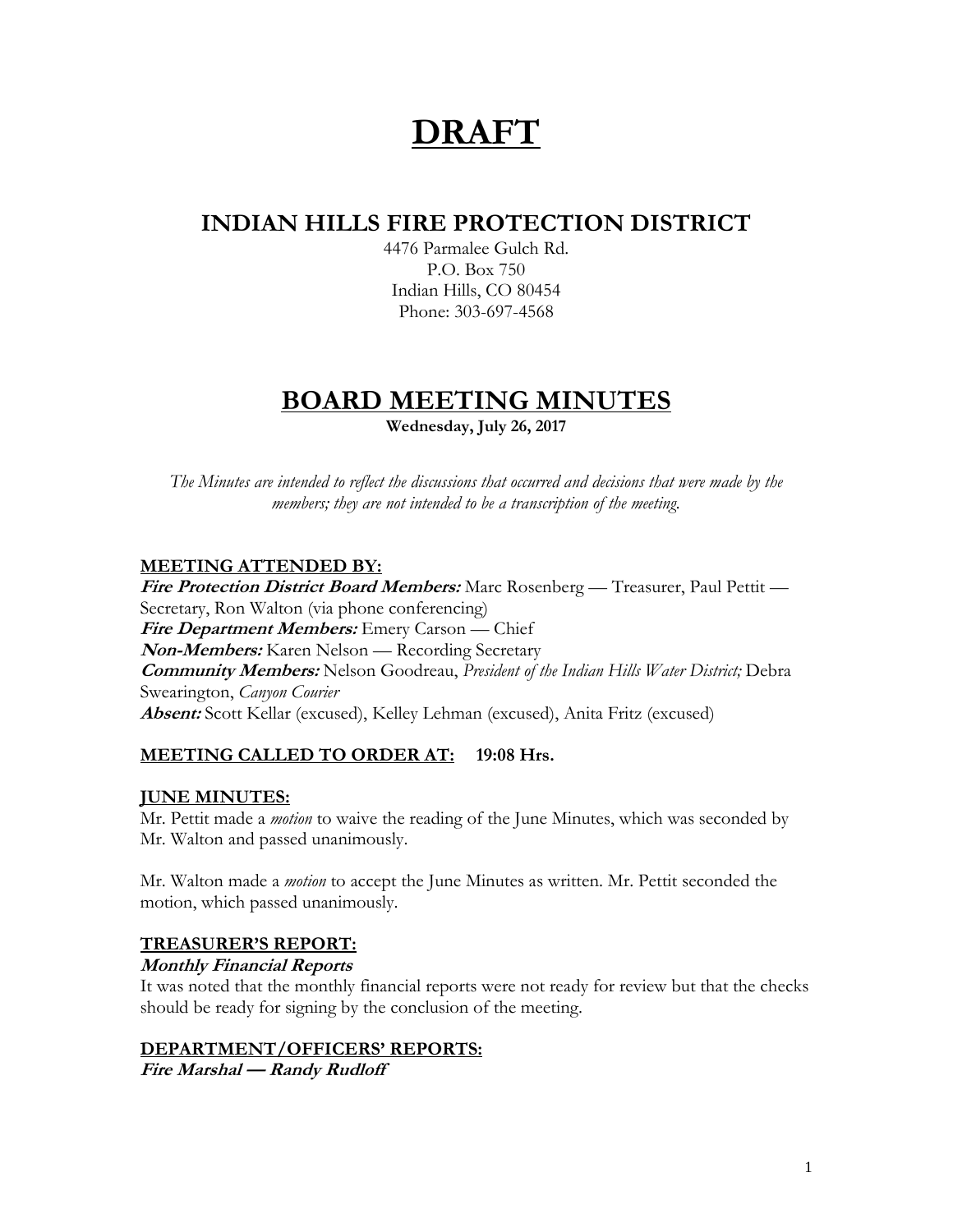Not present. Mr. Carson shared that challenges are occurring at locations in the District regarding old platting and property boundaries.

#### **Chief — Emery Carson**

Mr. Carson distributed his report and began by saying that ambulance collections are at more than \$20,000 through the end of June. Secondly, he stated that annual hose testing has been completed. Only four sticks of hose did not pass.

The District's ISO review has begun. Mr. Carson said that he hopes the review will be complete by the end of September. He explained that he and Ms. Nelson had met with Mr. Nichols, the ISO field representative for the commercial division. Mr. Carson further explained that flow testing at five hydrant locations will be performed as part of the review. No hydrant producing less than 20 psi will pass the testing. Further discussion followed about the District's hydrants. Only one flow test will be required each year following the ISO review, Mr. Carson added.

In apparatus news, Mr. Carson said that 341, 349, and 376 have all had their annual maintenance and passed pump tests.

Mr. Carson next shared that he will be attending an SDA workshop for small community districts in mid-August in Silverthorne.

Regarding Jeffcom, Mr. Carson said that the mountain-area fire chiefs had convened earlier in the week to meet the new Jeffcom director, who addressed concerns about the dispatching costs and provided an update on the progress being made at the facility. Mr. Carson distributed an updated — but not complete — Jeffcom service level agreement for review. He also stated that the cutover date is still set for April 2018. In addition, Mr. Carson said that the mountain-area chiefs had met with Mr. Kellar about the progress of the new single channel dispatch. Mr. Carson referenced a handout that summarized the meeting with Mr. Kellar.

Mr. Carson concluded his report by summarizing the calls for the month, which total 29 to date and 191 year to date. He also added that he thought the County's fire ban would be lifted before the end of the week.

#### **Assistant Chief — Marc Rosenberg**

Mr. Rosenberg provided updates about the recovery from his surgery. He explained that he has been released to light duty but that it could be a year before he is back to full duty.

**Fire Captain — Scott Case** Not present.

**EMS Captain — Bob Fager** Not present.

**OLD BUSINESS: Jeffcom Update** It was noted that the topic had been discussed in Mr. Carson's Chief's Report.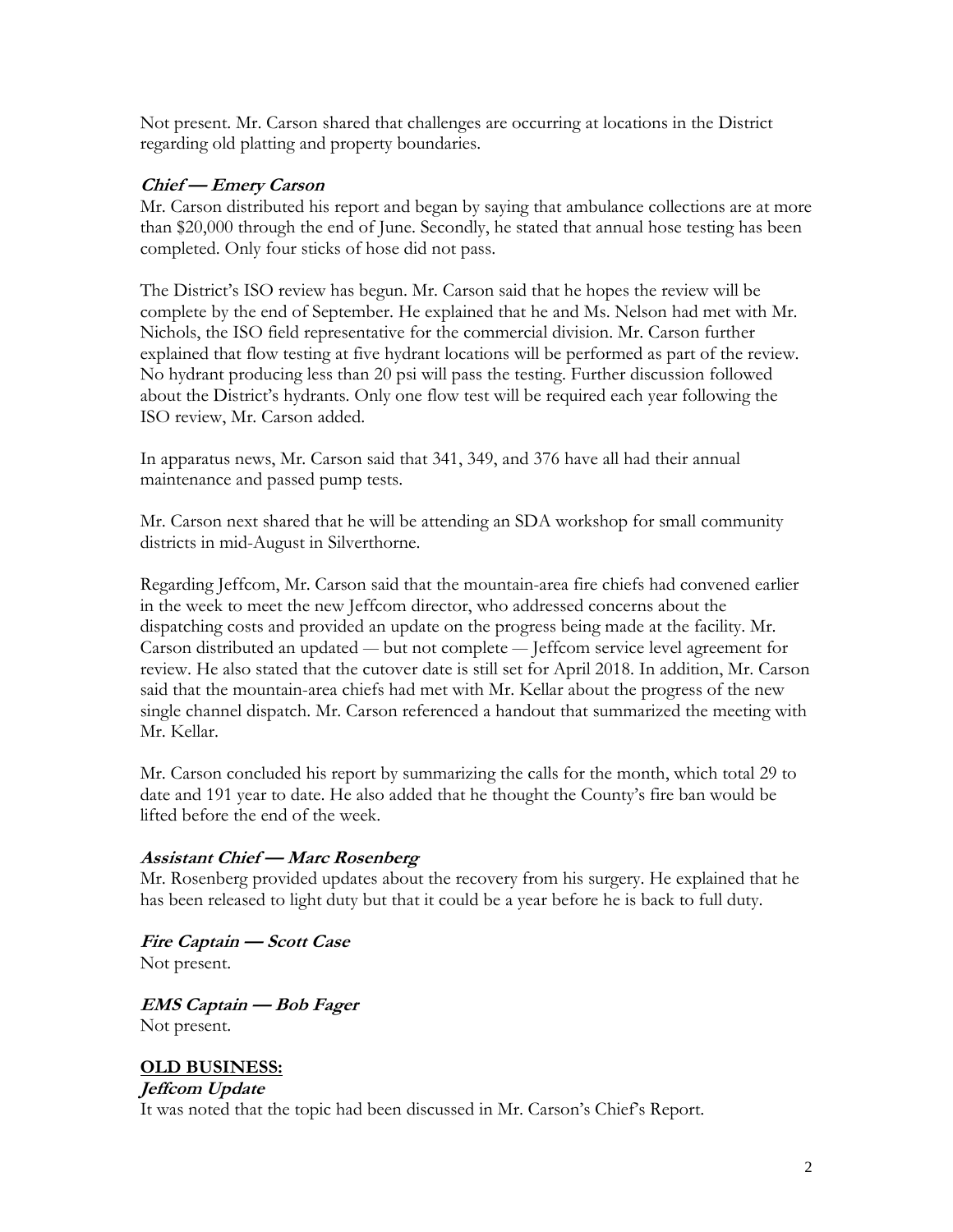#### **EXECUTIVE SESSION:**

Mr. Walton made a *motion* to call an Executive Session at 19:48 per CRS § 24-6-402(4)(f) to discuss personnel issues regarding Ms. Nelson and District employee contracts. Mr. Pettit seconded the motion, which passed unanimously. All meeting attendees left the room with the exception of the Board members, Mr. Carson, and Ms. Nelson. Recording commenced using the District's recorder.

The Executive Session concluded at 20:09 and the meeting was called back to order.

Mr. Pettit made a *motion* to form a hiring committee consisting of Mr. Rosenberg, Mr. Carson, and Mr. Pettit to fill the position of Office Manager, which is being vacated following Ms. Nelson's resignation. Mr. Rosenberg seconded the motion, which passed unanimously.

At 20:15 the Board agreed to a brief recess to wait on the completion of the checks.

The Board reconvened at 20:40.

#### **MONTHLY FINANCIAL REPORTS:**

#### **Checks**

Ms. Fritz passed out a listing of the monthly checks. Brief discussion occurred.

Mr. Rosenberg made a *motion* to approve checks #13156-13**XXX**, plus automated payments, credit card expenses, and bank fees. Mr. Walton seconded the motion, which passed unanimously.

## **ADJOURNED AT:** 19:57

There being no more business to discuss, Mr. Rosenberg made a *motion* to adjourn the meeting. Mr. Walton seconded the motion, which passed unanimously.

*President:*

*Secretary:*

#### **MOTIONS MADE AND PASSED:**

- To waive the reading of the June Minutes. *Motion made by Mr. Pettit; seconded by Mr. Walton; unanimous.*
- To accept the June Minutes as written. *Motion made by Mr. Walton; seconded by Mr. Pettit; unanimous.*
- To call an Executive Session at 19:48 per CRS  $\frac{24-6-402(4)}{f}$  to discuss personnel issues regarding Ms. Nelson and District employee contracts.